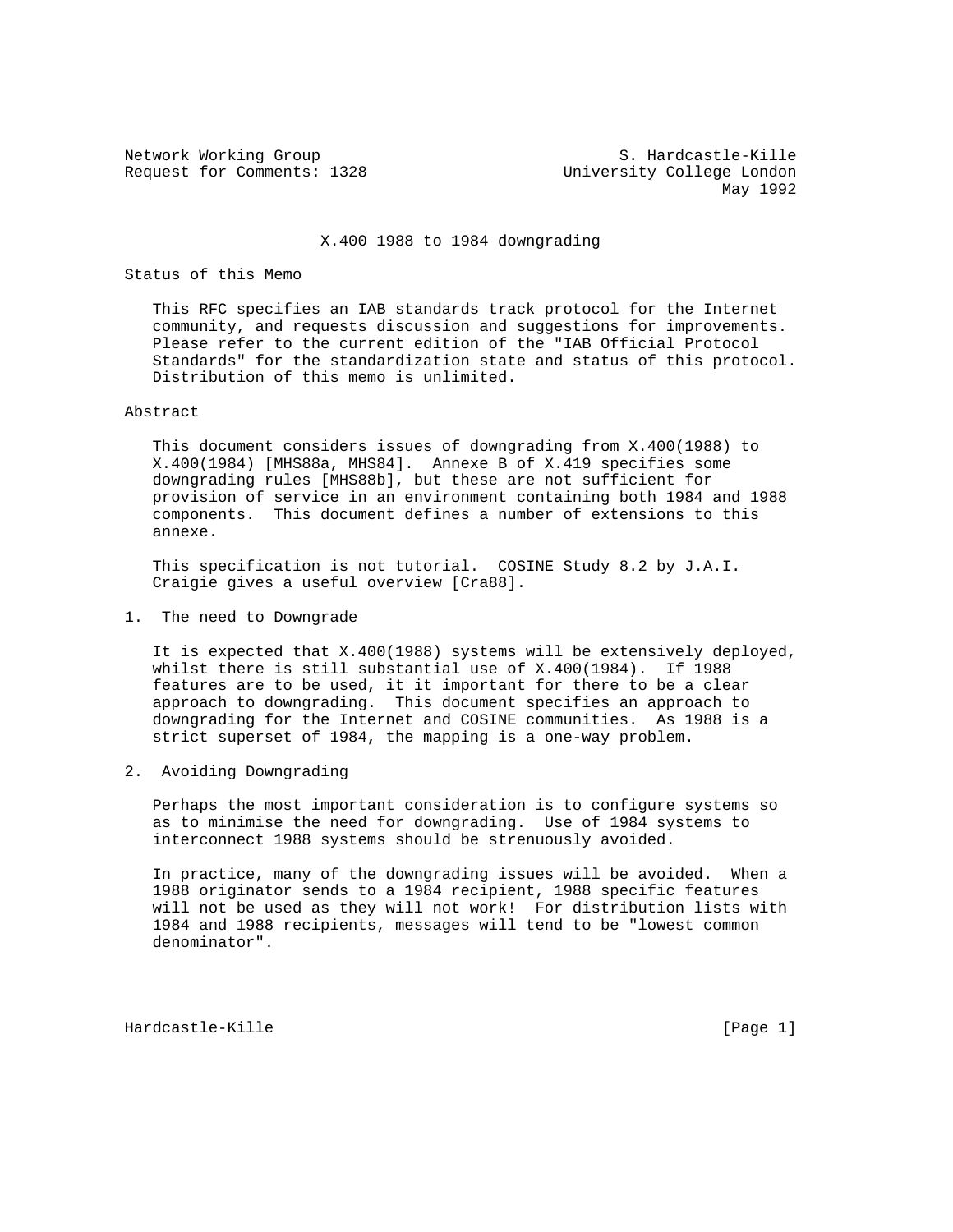#### 3. Addressing

 In general there is a problem with O/R addresses which use 88 specific features. The X.419 downgrade approach will mean that addresses using these features cannot be specified from 84 systems. Worse, a message originating from such an address cannot be transferred into X.400(1984). This is unacceptable. Two approaches are defined. The first is a general purpose mechanism, which can be implemented by the gateway only. The second is a special purpose mechanism to optimise for a form of X.400(88) address which is expected to be used frequently (Common Name). The second approach requires cooperation from all X.400(88) UAs and MTAs which are involved in these interactions.

### 3.1 General Approach

 The first approach is to use a DDA "X400-88". The DDA value is an std-or encoding of the address as defined in RFC 1327 [Kil92]. This will allow source routing through an appropriate gateway. This solution is general, and does not require co-operation. For example:

88:

PD-ADDRESS=Empire State Building; PRMD=XX; ADMD=ZZ; C=US;

84:

```
 O=MHS-Relay; PRMD=UK.AC; C=GB;
DD.X400-88=/PD-ADDRESS=Empire State Building/PRMD=XX/ADMD=ZZ/C=US/;
```
 The std-or syntax can use IA5 characters not in the printable string set (typically to handle teletext versions). To enable this to be handled, the std-or encoded in encapsulated into printable string using the mappings of Section 3.4 of RFC 1327. Where the generated address is longer than 128 characters, up to three overflow domain defined attributes are used: X400-C1; X400-C2; X400-C3.

3.2 Common Name

 Where a common name attribute is used, this is downgraded to the Domain Defined Attribute "Common". For example:

88:

CN=Postmaster; O=A; ADMD=B; C=GB;

84:

DD.Common=Postmaster; O=A; ADMD=B; C=GB;

 The downgrade will always happen correctly. However, it will not always be possible for the gateway to do the reverse mapping.

Hardcastle-Kille [Page 2]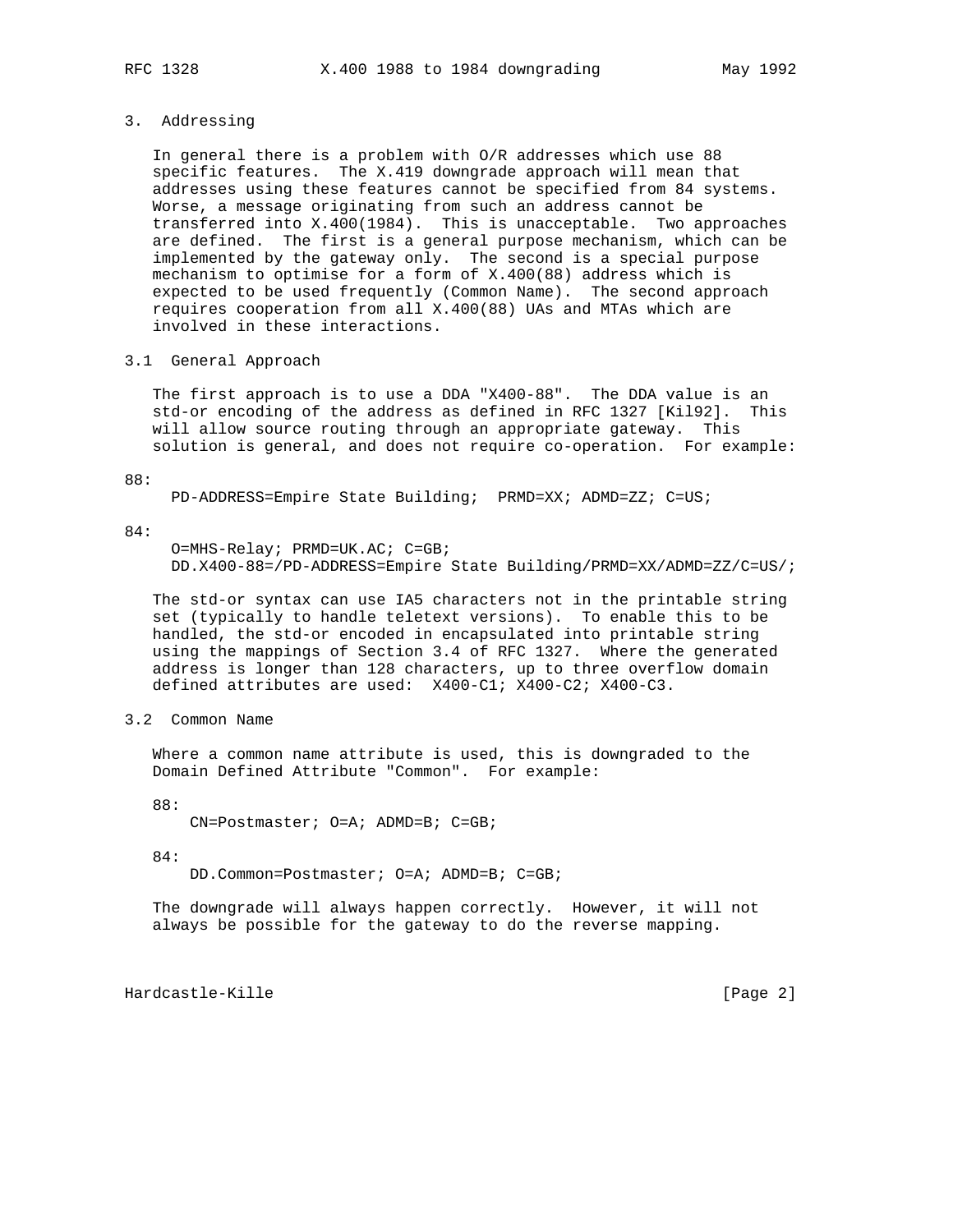Therefore, this approach requires that all 1988 MTAs and UAs which wish to interact with 1984 systems through gateways following this specification will need to understand the equivalence of these two forms of address.

4. MTS

Annexe B of X.419 is sufficient, apart from the addressing.

 The discard of envelope fields is unfortunate. However, the criticality mechanism ensures that no information the originator specifies to be critical is discarded. There is no sensible alternative. If mapping to a system which support the MOTIS-86 trace extensions, it is recommended that the internal trace of X.400(88) is mapped on to this, noting the slight differences in syntax.

5. IPM Downgrading

 The IPM service in X.400(1984) is usually provided by content type 2. In many cases, it will be useful for a gateway to downgrade P2 from content type 22 to 2. This will clearly need to be made dependent on the destination, as it is quite possible to carry content type 22 over P1(1984). The decision to make this downgrade will be on the basis of gateway configuration.

When a gateway downgrades from 22 to 2, the following should be done:

- 1. Strip any 1988 specific headings (language indication, and partial message indication).
- 2. Downgrade all O/R addresses, as described in Section 3.
- 3. If a directory name is present, there is no method to preserve the semantics within a 1984 O/R Address. However, it is possible to pass the information across, so that the information in the Distinguished Name can be informally displayed to the end user. This is done by appendend a text representation of the Distinguished Name to the Free Form Name enclosed in round brackets. It is recommended that the "User Friendly Name" syntax is used to represent the Distinguished Name [Kil90]. For example:

 (Steve Hardcastle-Kille, Computer Science, University College London, GB)

4. The issue of body part downgrade is discussed in Section 6.

Hardcastle-Kille [Page 3]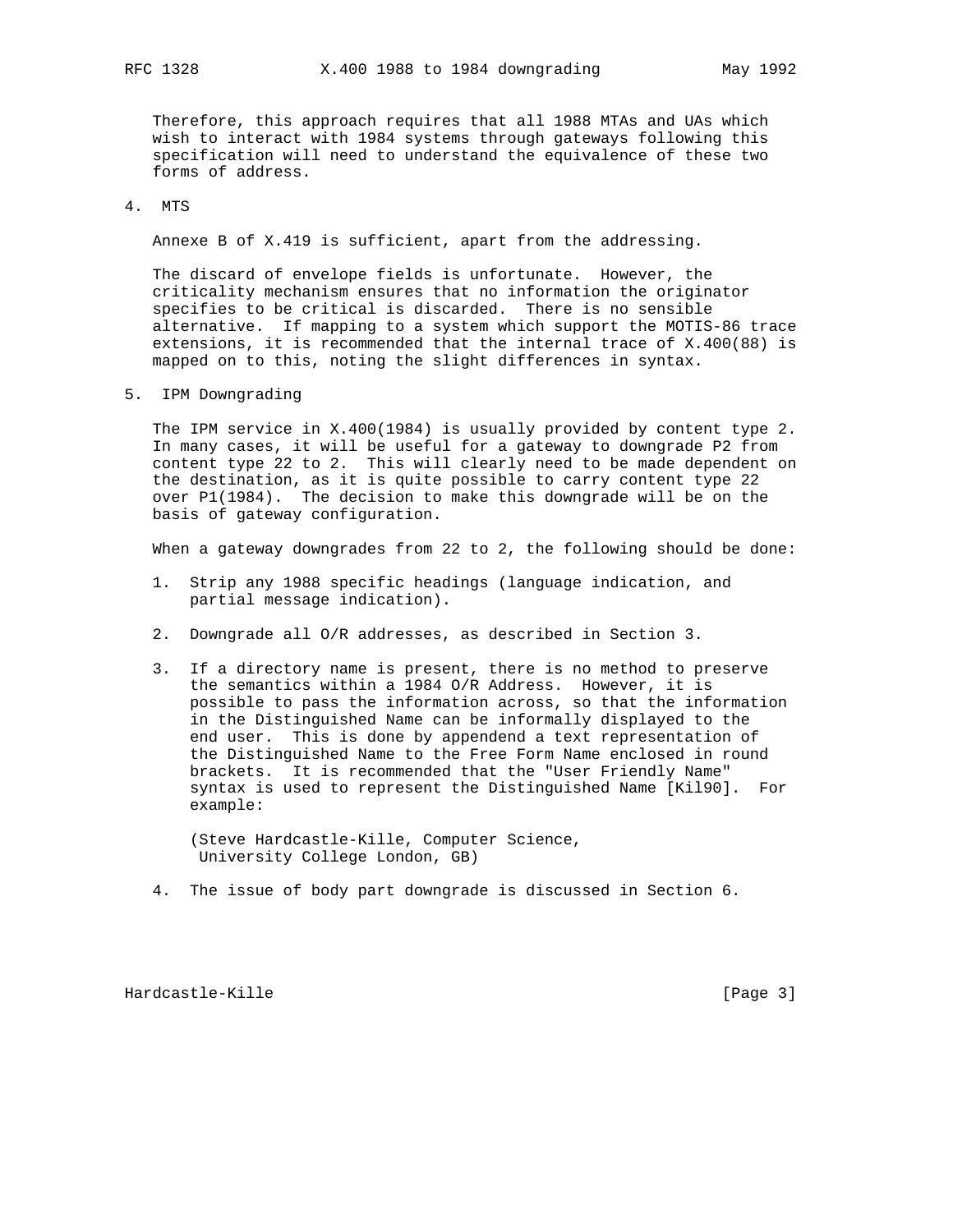5.1 RFC 822 Considerations

 A message represented as content type 22 may have originated from RFC 822 [Cro82]. The downgrade for this type of message can be improved. This is discussed in RFC 1327 [Kil92].

6. Body Part downgrading

 The issue of body part downgrade is very much linked up with the whole issue of body part format conversion. If no explicit conversion is requested, conversion depends on the MTA knowing the remote UA's capabilities. The following options are available for body part conversion in all cases, including this one. It is assumed that body part conversion is avoided where possible.

- 1. Downgrade to a standard 1984 body part, without loss of information
- 2. Downgrade to a standard 1984 body part, with loss of information
- 3. Discard the body part, and replace with a (typically IA5 text) message. For example:

 \*\*\*\*\*\*\*\*\*\*\*\*\*\*\*\*\*\*\*\*\*\*\*\*\*\*\*\*\*\*\*\*\*\*\*\*\*\*\*\*\*\*\*\*\*\* \* \* There was a hologram here which could \* not be converted \* \*\*\*\*\*\*\*\*\*\*\*\*\*\*\*\*\*\*\*\*\*\*\*\*\*\*\*\*\*\*\*\*\*\*\*\*\*\*\*\*\*\*\*\*\*\*

4. Bounce the message

 If conversion is prohibited, 4) must be done. If conversion-with loss is prohibited, 1) should be done if possible, otherwise 4). In other cases 2) should be done if possible. If it is not possible, the choice between 3) and 4) should be a configuration choice. X.419 only recognises 4). 3) Seems to be a useful choice in practice, particularly where the message contains other body parts. Another option is available when downgrading:

 1. Encapsulate the body part as a Nationally Defined 1984 body part (body part 7).

This should be used when configured for the recipient UA.

Hardcastle-Kille [Page 4]